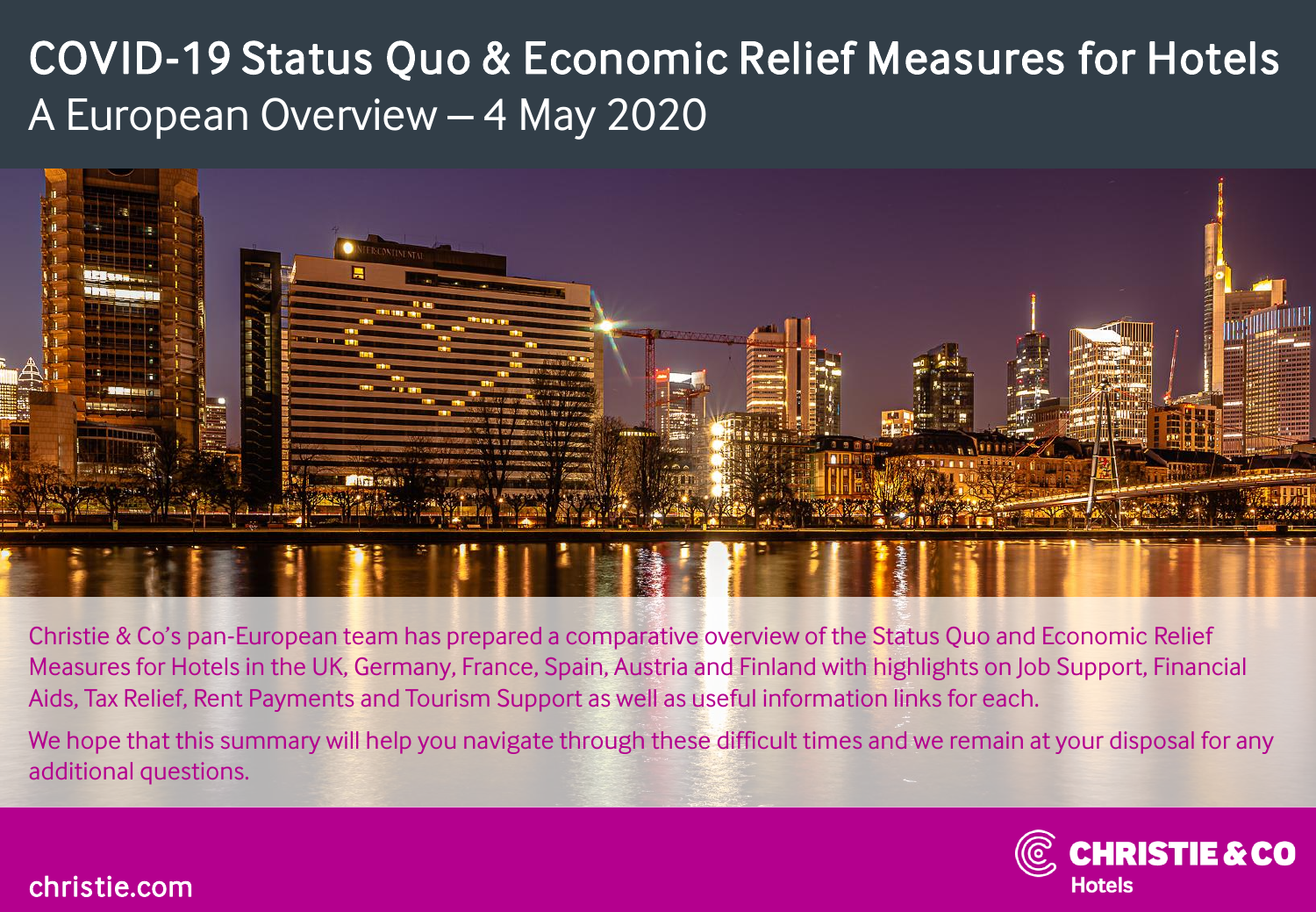### COVID-19 Status Quo & Economic Relief Measures for Hotels A European Overview

|                          |                       | <b>United Kingdom</b>                                                                                                                                                                                                                                                                                                                                                                                                                                                                                                                                                                                                                                                                                                                                                                                                                                                                                                                                                                                                                                         | <b>Germany</b>                                                                                                                                                                                                                                                                                                                                                                                                                                                                                                                                                                                                                                                                                                                                                                                                                                                                                                                                                  |  |  |
|--------------------------|-----------------------|---------------------------------------------------------------------------------------------------------------------------------------------------------------------------------------------------------------------------------------------------------------------------------------------------------------------------------------------------------------------------------------------------------------------------------------------------------------------------------------------------------------------------------------------------------------------------------------------------------------------------------------------------------------------------------------------------------------------------------------------------------------------------------------------------------------------------------------------------------------------------------------------------------------------------------------------------------------------------------------------------------------------------------------------------------------|-----------------------------------------------------------------------------------------------------------------------------------------------------------------------------------------------------------------------------------------------------------------------------------------------------------------------------------------------------------------------------------------------------------------------------------------------------------------------------------------------------------------------------------------------------------------------------------------------------------------------------------------------------------------------------------------------------------------------------------------------------------------------------------------------------------------------------------------------------------------------------------------------------------------------------------------------------------------|--|--|
| Status Quo               |                       | As of 23 March, hotels may only stay open if they provide interim abodes for critical workers, homeless,<br>vulnerable people or non-UK residents unable to return to their home country<br>Restaurants, bars and pubs have been obliged to close as of 23 March, delivery & takeaway remain possible<br>Measures have been extended up to 7 May, no exit plan has yet been announced                                                                                                                                                                                                                                                                                                                                                                                                                                                                                                                                                                                                                                                                         | Hotels have not been obliged to close but many have due to the lack in demand fuelled by a ban of touristic<br>overnights ending between 3 May and 10 May (depending on individual decree in each state), however a com-<br>plete re-opening is highly unlikely; Restaurants and bars have been forced to close and can only do takeaways<br>- The Ministry of foreign affairs has issued a global travel warning until mid June<br>- The government will announce further steps on the easing of lockdown measures on 6 May                                                                                                                                                                                                                                                                                                                                                                                                                                    |  |  |
| Economic Relief Measures | Support<br>Job        | Coronavirus Job Retention Scheme: The government has agreed to pay up to 80% of usual monthly wage costs up to<br>£2,500 a month for furloughed employees who would have otherwise been made redundant for an initial duration of<br>3 months from 1 March 2020; The scheme has been extended to 30 June and it now applies to self-employment as well<br>Statutory Sick Pay Rebate: SMEs with <250 employees can reclaim up to 2 weeks per employee at the current rate of<br>SSP (due to COVID-19)                                                                                                                                                                                                                                                                                                                                                                                                                                                                                                                                                          | Short-Time Work: access to short-time working has been eased until the end of 2020 under the condition that ≥10% of<br>employees lose ≥10% of salary; the measures include:<br>- Compensation of 60% of net salary (67% for parents)<br>- 100% of reimbursement of social security contributions<br>- Claim duration for max. 12 months<br>- No negative hours on time account                                                                                                                                                                                                                                                                                                                                                                                                                                                                                                                                                                                  |  |  |
|                          | <b>Financial Aids</b> | Cash Grant: £10/£25k grant for businesses in the retail, hospitality and leisure sectors with a rateable value of <£51,000<br>Business Interruption Loan Scheme: access to loans, overdrafts, invoice finance and asset finance of up to £5m and<br>for up to 6 years for SMEs (turnover less than £45m p.a.). Government to cover the first 12 months of interest payments<br>and any lender-levied fees as well as guaranteed 80% of each loan (subject to pre-lender cap on claims)<br>Corporate Loan Facility: the BoE will buy short-term debt of up to £1bn from larger companies for an initial duration of<br>12 months<br>Bounce Back Loan Scheme: £2 to £50k interest-free loans, 100% government-backed. Loans are interest free for the<br>first 12 months and at a pre-negotiated low interest rate by the government. Loan terms will be up to 6 years. Businesses<br>that have already accessed the Business Interruption Loan Scheme are not eligible but they can transfer that loan to the<br>Bounce Back Loan Scheme until 4 November 2020 | <b>Support for Short-Term Liquidity:</b><br>KfW instant loans for medium enterprises (>10 employees)<br>- 100% risk assumption by the KfW, no risk assessment by firm's bank<br>- Max. credit of 3 months turnover (2019) limited to €500,000/€800,000 ( 50 employees)<br>- 10-year term, no amortisation for 2 years, 3% interest p. a.<br>- Profit was generated in 2019/positive average profit 2017-2019<br><b>Regular KfW loans:</b><br>- 80%/90% risk assumption (large/medium) enterprises by KfW, remainder to be underwritten by firm's bank<br>- Loan value: up to 25% of 2019 turnover (max. €1bn) or<br>- Liquidity for next 18/12 months (for SMEs/large corps.) or<br>- Double the amount of personnel expenses in 2019 or<br>- 50 % of total debt or 30 % of the group's balance sheet total in the case of loans exceeding €25m<br>Cash Grant for Self-Employed Persons/Micro-Enterprises max. €9,000 (max. 5 FTEs)/max. €15,000 (max. 10 FTEs) |  |  |
|                          | <b>Tax Relief</b>     | Business Rate Holiday: Businesses in the retail, hospitality and/or leisure sector will not have to pay business rates for<br>the 2020-21 tax year<br>Business Tax Support - Time to Pay Service: Businesses that have or may miss tax payments due to COVID-19 are<br>eligible for support from HMRC. This support is agreed on a case-by-case basis<br>VAT Deferral: Business can defer VAT payments due between 20 March and 30 June until the end of the 2020/21 Tax<br>Year                                                                                                                                                                                                                                                                                                                                                                                                                                                                                                                                                                              | <b>Tax Relief Measures:</b><br>- Reduction or suspension of advance payments<br>- Tax deferrals of income, corporate and sales tax for the duration of 3 months, application until end of 2020 possible<br>- No enforcement of tax debt until end of 2020                                                                                                                                                                                                                                                                                                                                                                                                                                                                                                                                                                                                                                                                                                       |  |  |
|                          | Rent Payment          | Eviction Protection: While the obligations of rent payments have not yet been altered by Parliament, tenants are<br>protected from eviction due to non-payment of rent as a consequence of COVID-19 for a 3-month period starting<br>25 March 2020<br>Rent Collection Protection Scheme: The government temporarily banned the use of statutory demands (made<br>between 1 March and 30 June 2020) and aggressive rent collection tactics. Also, landlords are forbidden from using<br>Commercial Rent Arrears Recovery (CRAR) unless they are owed 90 days of unpaid rent                                                                                                                                                                                                                                                                                                                                                                                                                                                                                    | Change in Termination Rights: Termination due to rent arrears is not permitted from 1 April to 30 June 2020; can be<br>extended twice by 3 months, rent debt must be settled within 24 months<br>Statutory interest on arrears applies unless otherwise negotiated (9 ppts above federal base rate, i. e. currently at<br>$8.12\%$ p. a.)                                                                                                                                                                                                                                                                                                                                                                                                                                                                                                                                                                                                                       |  |  |
|                          | Tourism<br>Support    | Associations etc: The UK Hospitality Association - UK Hospitality - and the UK Tourism Board - Visit Britain - are<br>providing additional advice and support to businesses                                                                                                                                                                                                                                                                                                                                                                                                                                                                                                                                                                                                                                                                                                                                                                                                                                                                                   | Associations etc: Dedicated platform for tourism and hospitality businesses by the government, which consolidates all<br>relevant information<br>- Further information, assistance and advice offered by the national hotel association                                                                                                                                                                                                                                                                                                                                                                                                                                                                                                                                                                                                                                                                                                                         |  |  |

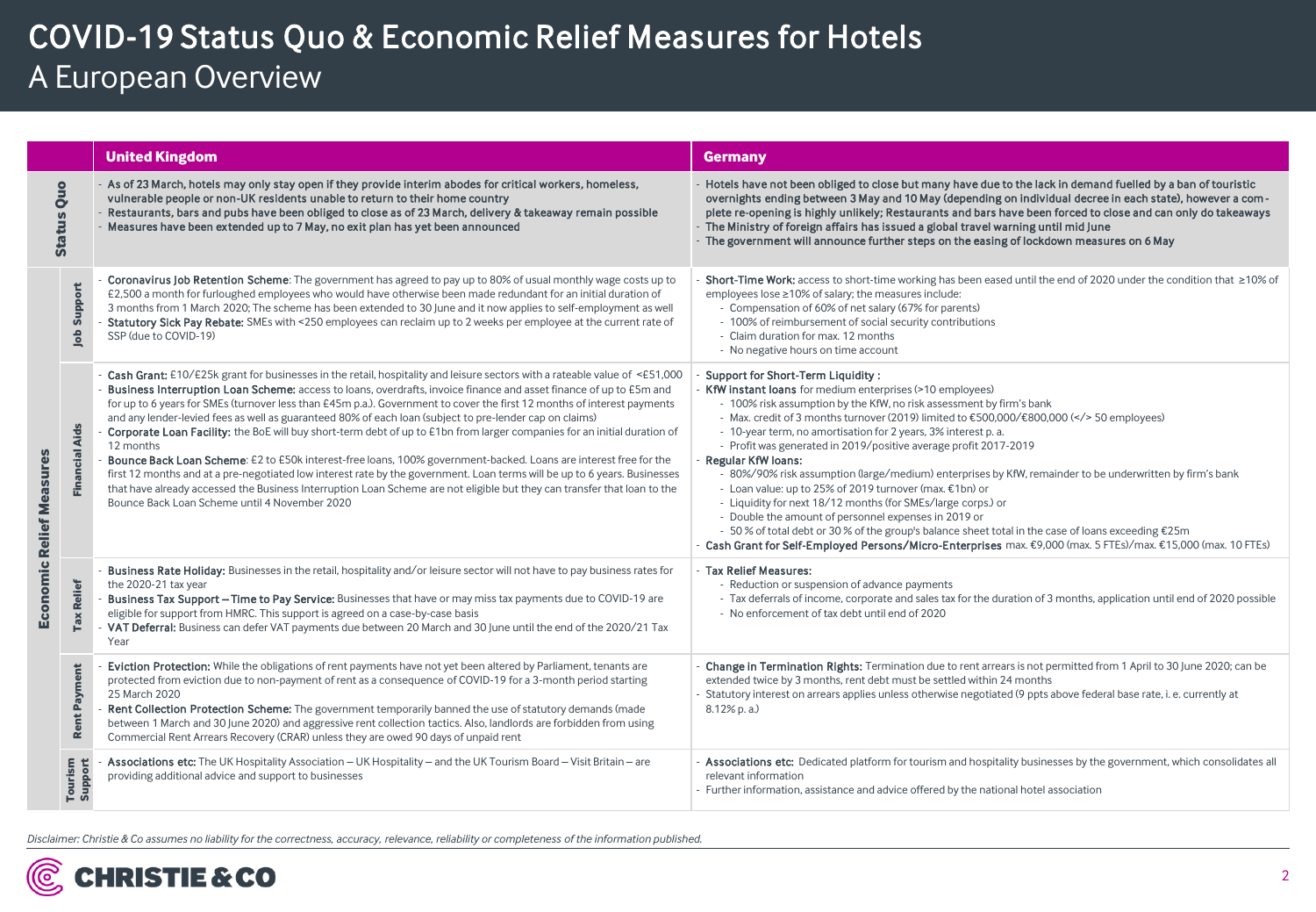### COVID-19 Status Quo & Economic Relief Measures for Hotels A European Overview

|                          |                       | <b>France</b>                                                                                                                                                                                                                                                                                                                                                                                                                                                                                                                                                                                                                                                                                                                                                                                                                                                                                                                                                                                                                                                                                                                                   | <b>Spain</b>                                                                                                                                                                                                                                                                                                                                                                                                                                                                                                                                                                                                                                                                                                                                                                                                                                                                                                                                                                                                                                     |  |  |
|--------------------------|-----------------------|-------------------------------------------------------------------------------------------------------------------------------------------------------------------------------------------------------------------------------------------------------------------------------------------------------------------------------------------------------------------------------------------------------------------------------------------------------------------------------------------------------------------------------------------------------------------------------------------------------------------------------------------------------------------------------------------------------------------------------------------------------------------------------------------------------------------------------------------------------------------------------------------------------------------------------------------------------------------------------------------------------------------------------------------------------------------------------------------------------------------------------------------------|--------------------------------------------------------------------------------------------------------------------------------------------------------------------------------------------------------------------------------------------------------------------------------------------------------------------------------------------------------------------------------------------------------------------------------------------------------------------------------------------------------------------------------------------------------------------------------------------------------------------------------------------------------------------------------------------------------------------------------------------------------------------------------------------------------------------------------------------------------------------------------------------------------------------------------------------------------------------------------------------------------------------------------------------------|--|--|
| <b>Status Quo</b>        |                       | Hotels have not been obliged to close, however many have due to lack in demand<br>C. 20% of hotels remain open, some may not reopen before October (estimate)<br>Some hotels are being used to host homeless and quarantined people during the testing period<br>End of curfew expected on 11 May subject to sanitary statistics as at 7 May incl. increase of public<br>transportation capacity and reopening of shops (except high-capacity malls)<br>Beaches, restaurant and bars remain closed until further notice                                                                                                                                                                                                                                                                                                                                                                                                                                                                                                                                                                                                                         | - Hotels have been obliged to close<br>Phase 1 of 4 of easing of lockdown measures starts 11 May; each phase will last at least 14 days and transition<br>into next phase will be dependent on evolution in each province<br>Hotels are allowed to operate as of Phase 1, however many will remain closed due to travel restrictions in place<br>until Phase 3 (24 June, best case)<br>Some resort hotels in the Balearic/Canary islands have announced that they won't open this summer                                                                                                                                                                                                                                                                                                                                                                                                                                                                                                                                                         |  |  |
| Economic Relief Measures | Support<br>Job        | Short-Time Work - Extended until 1st June 2020<br>- Access to short-time working with companies (including some public entities) paying 70% of gross salaries (84% of net<br>salaries) for employees above French minimum wage (including some temporary workers and executive managers with<br>minority stakes in a company)<br>Employees with salaries equal or less than the French minimum wage (including apprentices) get compensated for 100%<br>of their salary<br>Companies will then be fully compensated by the government for employees with gross salaries up to $\epsilon$ 6,927/month<br>(or 4.5x French minimum wage)                                                                                                                                                                                                                                                                                                                                                                                                                                                                                                           | Force Majeure Temporary Unemployment Scheme (ERTE): allows companies to issue temporary redundancy to its<br>workforce (or reduce their working hours). Workers will be automatically enrolled to the Spanish regular unemployment<br>scheme:<br>- Compensation of 70% of gross salary (up to €1,098 per month)<br>- 75% reduction of social security contributions (100% for companies with ≤50 employees)<br>- Originally in place during the period of the state of emergency only, discussions are currently being held regarding<br>extending the scheme after the latter finishes. Once terminated, workers will resume their role under the same<br>conditions as before the crisis<br>Unemployment: forbids employers to dismiss their workers due to the COVID-19 crisis and in order to limit the<br>redundancy for other causes, have increased dismissal costs for companies<br>Sick Leave or Holiday: companies are not allowed to force employees to take holiday during the period, this has to be<br>agreed between both parties |  |  |
|                          | <b>Financial Aids</b> | Support for Micro-Companies, Self-Employed and Micro-Entrepreneurs:<br>- Up to €1,500 for companies with < €1m annual turnover and taxable profit < €60k in the event of: administrative<br>closure/sales loss of 50% or more in March 2020 vs. March 2019<br>- Extended up to €5k for firms which already benefitted from the initial measure, had ≥1 employee on 1 March, are<br>unable to pay March and/or April debts/fixed charges and have not been granted a liquidity loan since 1 March<br>Support for Short-Term Liquidity: for companies of all types and sizes (except for sociétés civiles immobilières, credit<br>and financing corporations) via firm's bank until 31 December 2020, up to 5-year term, no reimbursement due in year 1.<br>Innovative firms or firms created after 1 January 2019: Ioan of up to 3-month sales of 2019 or 2 years of payroll expense<br>Enterprises with >5k employees not meeting payment and tax obligations cannot benefit from the guaranteed loans<br>6-month postponement of credit terms by banks for all firms<br>Credit mediation for rescheduling credit terms available for all firms | <b>Public Credits:</b> guarantees for SMEs and the self-employed of up to €100bn through bank financing. A first guarantees<br>line of €20bn was deployed late March (50% for new loans and loan renewals for SMEs and self-employed and 50% for<br>large companies). A second line of €20bn was deployed on April 11 <sup>th</sup> exclusively for SMEs<br>ICO Net Borrowing Capacity Increase: the State allows the Instituto de Crédito Oficial (ICO) to increase its net<br>borrowing capacity by €10bn through the existing ICO financing lines<br>Digitalization: the government will support financing the purchase and leasing of equipment and services to facilitate<br>the digitalization of SMEs and the implementation of teleworking solutions, mobilizing in the next 2 years more than<br>€200m through the ICO                                                                                                                                                                                                                  |  |  |
|                          | <b>Tax Relief</b>     | <b>Tax Relief Measures:</b><br>- Deferral of social contributions (URSSAF) (up to 3 months), direct taxes and tax debt<br>- Advanced reimbursement on corporate tax and VAT credits<br>Social contributions are exempt during forced closure period for F&B, hotel, events, tourism, culture and sports sectors                                                                                                                                                                                                                                                                                                                                                                                                                                                                                                                                                                                                                                                                                                                                                                                                                                 | Tax Relief Measures:<br>- Loan taxation of small companies and freelancers are deferred for 6 months<br>Each city/region is looking at providing tax relief measures. Madrid, for example, has announced a 25% discount on<br>property tax for SMEs and self-employed within the tourism industry                                                                                                                                                                                                                                                                                                                                                                                                                                                                                                                                                                                                                                                                                                                                                |  |  |
|                          | Ħ<br>Paymer<br>Rent   | Rent and Utilities Payment Deferral: possibility of rent and utilities payment deferral from 1 April to the end of the<br>closure period for SMEs. When business resumes, possibility of payments in instalments without penalties<br>For the food & beverage, hotel, events, tourism, culture and sports sectors with national landlords, exemption of rent<br>during closure period                                                                                                                                                                                                                                                                                                                                                                                                                                                                                                                                                                                                                                                                                                                                                           | <b>Rent Payment Measures:</b><br>- There is no official measure announced by the government regarding hotel rent payments (only residential)<br>Hotel owners are open for discussions and try to relieve pressure on tenants by agreeing rent reductions or providing<br>grace period for payment. In most cases, owners try to not execute any long-term amendments in the rent agreements                                                                                                                                                                                                                                                                                                                                                                                                                                                                                                                                                                                                                                                      |  |  |
|                          | Tourism<br>Support    | Financial support up to €10k for companies with up to 20 employees and €2m turnover<br>Allowance for tourism firms to issue credit notes rather than reimbursing customers on existing bookings to prevent from<br>cash-flow burden<br>Adaptation of administrative procedures (classification, etc.) for tourism companies                                                                                                                                                                                                                                                                                                                                                                                                                                                                                                                                                                                                                                                                                                                                                                                                                     | Tourism Credit Aid: specific financing line of €400m to meet the liquidity needs of companies and self-employed<br>workers in the tourism sector through the ICO with a max. amount of €500k                                                                                                                                                                                                                                                                                                                                                                                                                                                                                                                                                                                                                                                                                                                                                                                                                                                     |  |  |

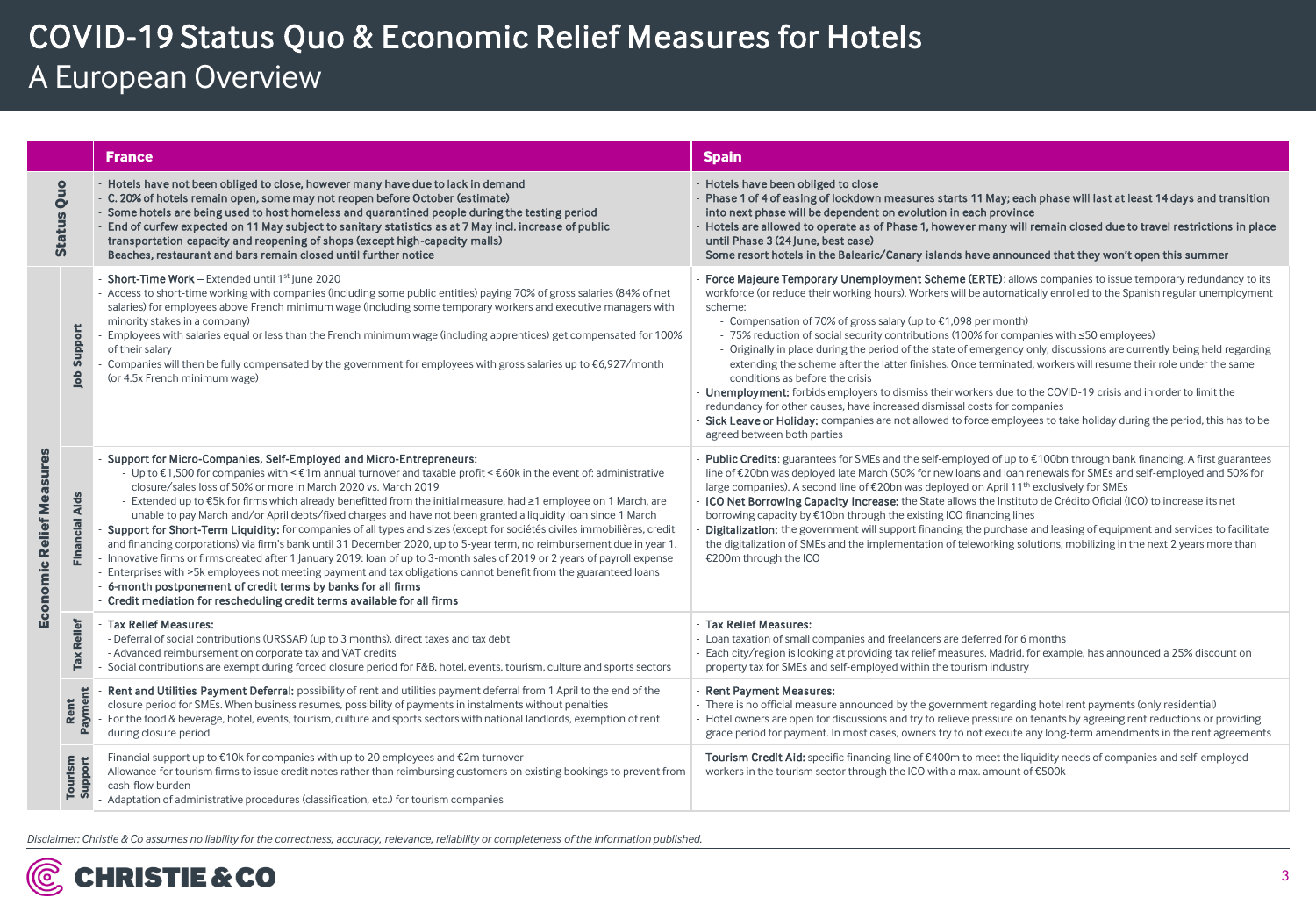### COVID-19 Status Quo & Economic Relief Measures for Hotels A European Overview

|                          |                       | <b>Austria</b>                                                                                                                                                                                                                                                                                                                                                                                                                                                                                                                                                                                                                                                                                                                                                                                                                                                                           | <b>Finland</b>                                                                                                                                                                                                                                                                                                                                                                                                                                                                                                                                                                                                                                                                                                                                                                                                                                                                                               |  |  |
|--------------------------|-----------------------|------------------------------------------------------------------------------------------------------------------------------------------------------------------------------------------------------------------------------------------------------------------------------------------------------------------------------------------------------------------------------------------------------------------------------------------------------------------------------------------------------------------------------------------------------------------------------------------------------------------------------------------------------------------------------------------------------------------------------------------------------------------------------------------------------------------------------------------------------------------------------------------|--------------------------------------------------------------------------------------------------------------------------------------------------------------------------------------------------------------------------------------------------------------------------------------------------------------------------------------------------------------------------------------------------------------------------------------------------------------------------------------------------------------------------------------------------------------------------------------------------------------------------------------------------------------------------------------------------------------------------------------------------------------------------------------------------------------------------------------------------------------------------------------------------------------|--|--|
| <b>Status Quo</b>        |                       | Hotels were obliged to close in Salzburg, Tirol, Carinthia and Vorarlberg by 16 March until 13 April<br>Touristic use was forbidden in all hotels nationwide as of 4 April until 28 May<br>Restaurants may reopen as of 15 May, Hotels may reopen for tourists as of 29 May<br>Currently 13% of hotels are open                                                                                                                                                                                                                                                                                                                                                                                                                                                                                                                                                                          | - Hotels have not been obliged to close, however many have due to lack in demand<br>- C. 15% of hotels remain open (estimate)<br>- Restaurants have been ordered to close and can only serve food through takeaway, order in effect until May 31                                                                                                                                                                                                                                                                                                                                                                                                                                                                                                                                                                                                                                                             |  |  |
| Economic Relief Measures | Support<br>Job        | Short-Time Work: Initial measures limited to 3 months, extension possible: Compensation by the government:<br>- 90% if gross salary was up to €1,700 per month<br>- 85% if gross salary was up to €2,685 per month<br>- 80% if gross salary was up to €2,686 to max €5,370<br>Minimum work of 10% on average during short-time working<br>(Remaining) Holidays and Time Accounts: Employer can order to use up remaining holidays/overtime, use up 2 weeks<br>of the current holiday entitlement, limited to max. 8 weeks (no prerequisite for short-time work application)                                                                                                                                                                                                                                                                                                              | - Unemployment Benefit Measures:<br>- The self risk for unemployment benefit schemes have been removed<br>- Unemployment benefits will be secured for sole entrepreneurs and freelancers (tbd)<br>- Required furlough announcement time shortened from 14 to 5 days                                                                                                                                                                                                                                                                                                                                                                                                                                                                                                                                                                                                                                          |  |  |
|                          | <b>Financial Aids</b> | Corona Aid Fund:<br>- State guarantees for 90% of bridge financing/working capital loans via firm's bank for SMEs<br>- Max. 3 months turnover or €120 million, 5-year term, extension of up to 5 more years<br>- Large corporations: measures under review<br>Fixed Costs Subsidies (non-refundable!) for rents, insurance premiums, interest due, licence costs etc.:<br>- >40% loss of revenues due to COVID-19/loss of more than 2.000€ for eligibility<br>- 40-60% loss in revenue - 25% indemnification<br>- 60-80% loss in revenue - 50% indemnification<br>- 80-100% loss in revenue - 100% indemnification<br>Cash Grant for Self-Employed/Micro Companies (up to 10 FTEs):<br>- Initial grant of €500/€1,000 for net income of  €6,000 p.a.<br>- €1,000 for net income of more than €6,000 per year<br>- Further aid of up to €2k p.m. depending on income loss (max. 3 months) | - Loan guarantees:<br>- The government has granted a €10bn increase in business loans that Finnvera can guarantee. The financing is<br>provided by banks<br>- Financial aid:<br>- Business Finland has been granted an increase of $\epsilon$ 700m to be used for rapid, direct supporting of businesses with<br>>5 employees; the funding is intended for companies to explore and tap into new business opportunities in<br>emergency conditions - not covering current operating expenses<br>- The Centre for Economic Development, Transport and the Environment (ELY) has been granted €300m to distribute<br>in aids; such aids can be applied by companies employing a max. of 5 people for situation analysis or development<br>purposes<br>- Sole entrepreneurs can apply for a $E$ ,000 grant to cover fixed expenses.; the grant is issued by the municipality<br>where the company is registered |  |  |
|                          | <b>Tax Relief</b>     | Income & Corporate Tax Measures: Advances on income or corporation tax can be reduced or set at zero euros<br>Interest-free tax deferrals and/or payment in instalments                                                                                                                                                                                                                                                                                                                                                                                                                                                                                                                                                                                                                                                                                                                  | <b>Pension Costs:</b><br>- Compulsory employee pension payments are lowered by 2.6ppts until the end of 2020; Total savings made by<br>businesses estimated at €910m<br>- Entrepreneurs can apply for interest-free deferrals of compulsory pension insurance payments<br>$-VAT:$<br>- Companies can apply for VAT payments in 2020 to be returned as an interest-free loan to be repaid in 2 years                                                                                                                                                                                                                                                                                                                                                                                                                                                                                                          |  |  |
|                          | Rent Payment          | Rent Reduction: From § 1104 f ABGB and § 1096 ABGB it can be deduced that under current law the landlord bears the<br>risk that the business premises cannot be used due to extraordinary circumstances. Therefore, the tenant may be entitled<br>to a rent reduction (up to the complete loss of rent) – nevertheless, tenants are advised to keep paying the rent until legal<br>claim to reduction is in place!                                                                                                                                                                                                                                                                                                                                                                                                                                                                       | <b>Voluntary Rent Reductions:</b><br>- While no new legislation has been put in place, many landlords are voluntarily granting rent-free periods or<br>postponing rent payments; for instance, pension funds Ilmarinen and Varma have pardoned rent payments of<br>restaurants for the next 2 months                                                                                                                                                                                                                                                                                                                                                                                                                                                                                                                                                                                                         |  |  |
|                          | Tourism<br>Support    | Tourism Loans: Bridge financing available for tourism businesses via TourismBank OEHT<br>Associations etc: Further information, assistance and advice offered by the national hotel association and the ministry<br>for tourism                                                                                                                                                                                                                                                                                                                                                                                                                                                                                                                                                                                                                                                          | <b>State Guarantees:</b><br>- The government will back state airline Finnair's financing with €600m                                                                                                                                                                                                                                                                                                                                                                                                                                                                                                                                                                                                                                                                                                                                                                                                          |  |  |

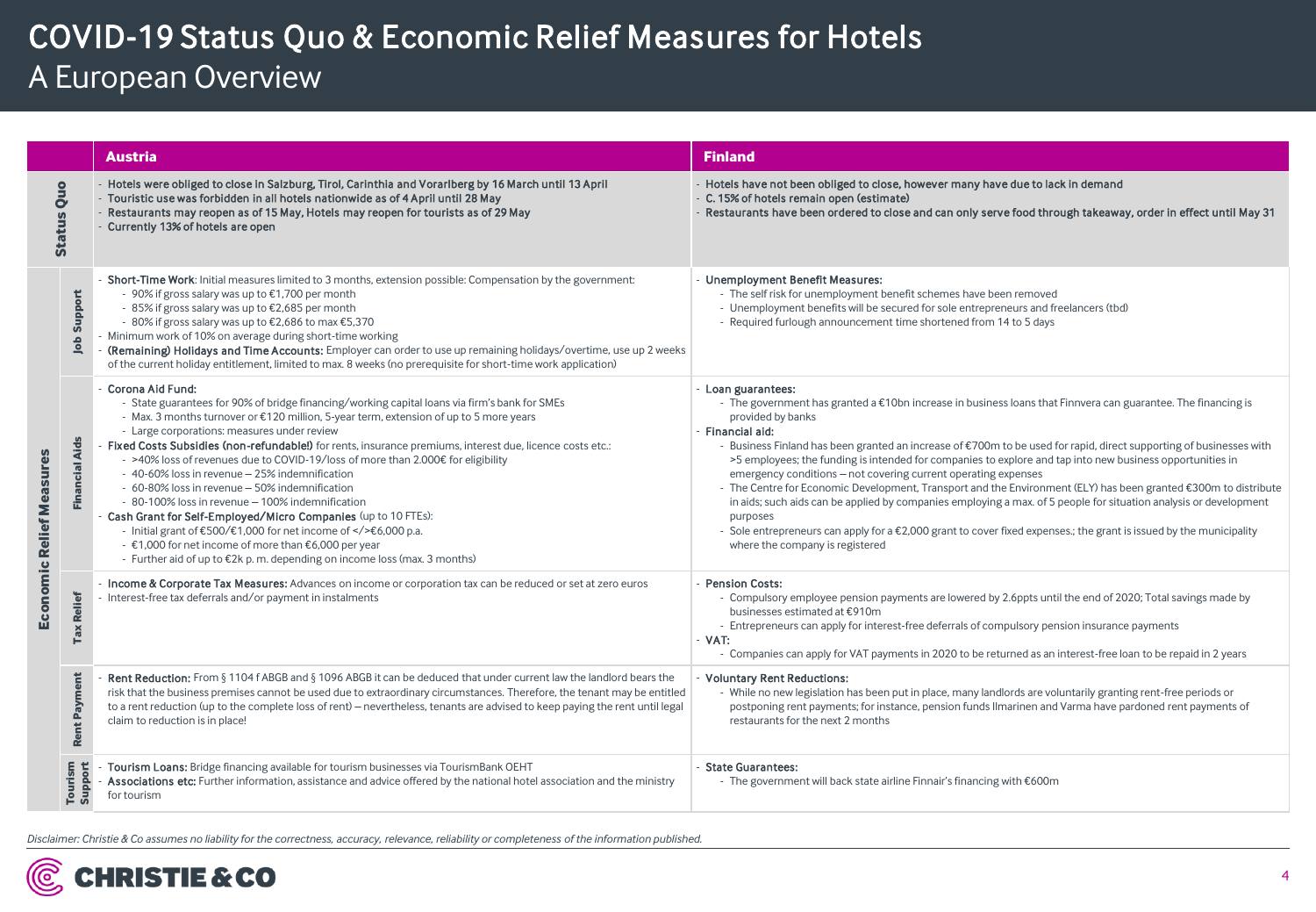## COVID-19 Status Quo & Economic Relief Measures for Hotels A European Overview

|                       | <b>United Kingdom</b>                                                                                                                                                                                                                                                                                                                                                                                            | <b>Germany</b>                                                                                                                                                                                                                                                                                                                                          | <b>France</b>                                                                                                                                                                                                                                                                                 | <b>Spain</b>                                                                                                                                                                                                                                                                     | <b>Austria</b>                                                                                                                                                                                                                                                                                                                                                         | <b>Finland</b>                                                                                                                                                                                                                                |
|-----------------------|------------------------------------------------------------------------------------------------------------------------------------------------------------------------------------------------------------------------------------------------------------------------------------------------------------------------------------------------------------------------------------------------------------------|---------------------------------------------------------------------------------------------------------------------------------------------------------------------------------------------------------------------------------------------------------------------------------------------------------------------------------------------------------|-----------------------------------------------------------------------------------------------------------------------------------------------------------------------------------------------------------------------------------------------------------------------------------------------|----------------------------------------------------------------------------------------------------------------------------------------------------------------------------------------------------------------------------------------------------------------------------------|------------------------------------------------------------------------------------------------------------------------------------------------------------------------------------------------------------------------------------------------------------------------------------------------------------------------------------------------------------------------|-----------------------------------------------------------------------------------------------------------------------------------------------------------------------------------------------------------------------------------------------|
| <b>Laws</b>           | <b>Coronavirus Act 2020 LINK</b>                                                                                                                                                                                                                                                                                                                                                                                 | <b>Federal Bulletin: LINK</b><br>Law to mitigate the consequences of<br>the COVID-19 pandemic LINK                                                                                                                                                                                                                                                      | <b>General Info Coronavirus: LINK</b>                                                                                                                                                                                                                                                         | Overview of government measures<br><b>BOE LINK: Updates are being</b><br>published on a regular basis on the BOE<br>website                                                                                                                                                      | Corpus Juris: COVID-19 laws, decrees,<br>regulations and circulars<br><b>LINK</b>                                                                                                                                                                                                                                                                                      | Emergency Powers Act (1552/2011)<br>Government legislation updates:<br><b>LINK</b>                                                                                                                                                            |
| Support<br>Job        | <b>Coronavirus Job Retention Scheme</b><br><b>Program info: LINK</b><br>Application: HMRC has set up a website<br>for applications. Businesses must first<br>inform affected employees<br><b>Statutory Sick Pay Rebate</b><br>Program info: LINK<br>Application: system being set up                                                                                                                             | Short time work<br>Program info: LINK<br>Application: Businesses must first<br>inform affected employees (signing of<br>individual or staff association agreemen<br>prerequisite), afterwards application<br>with the Federal Labour Office<br>(Bundesagentur für Arbeit) LINK                                                                          | Short-time work<br><b>Program info: LINK</b><br>Application: Query has to be submitted<br>online on the Ministry of Labour website<br>(LINK)<br>Since 16 March, firms have 30 days to<br>submit their short-time work query,<br>with retroactive effect                                       | Force majeure temporary<br>unemployment scheme<br>Program info: LINK<br>Application: companies must first<br>inform affected employees and go<br>through the application with the Labour<br>Office (Servicio Público de Empleo<br>Estatal) <b>LINK</b>                           | Short time work<br>Program info: LINK<br><b>Application: Businesses must first</b><br>inform affected employees (signing of<br>individual or staff association agreement<br>prerequisite), afterwards application<br>with the Labor Market Service<br>(Arbeitsmarktservice) LINK<br>FAO Job & Coronavirus: LINK                                                        |                                                                                                                                                                                                                                               |
| <b>Financial Aids</b> | <b>Cash Grant</b><br>Program info: LINK<br>Application: Local authorities will<br>contact businesses if they are eligible<br><b>Business Interruption Loan</b><br><b>Program info: LINK</b><br>Application: via any of the 40<br>accredited banks<br><b>Corporate Loan Facility</b><br>Program info: LINK<br>Application: Contact your bank<br><b>Bounce Back Loan</b><br>Program info: LINK<br>Application: TBC | Overview of federal measures:<br>Information by the Federal Ministry for<br>Economic Affairs LINK<br>KfW coronavirus aid: loans for<br>companies<br>Program info: LINK<br>Application: Contact your bank<br>Aid for self-employed<br>persons/micro-enterprises<br>Program info: LINK<br>Application: typically via state<br>development/investment bank | Support for small companies, self-<br>employed and micro-entrepreneurs<br>Program info/application: LINK<br>Support for short-term liquidity<br>Program info/application: LINK<br>Credit mediation for rescheduling<br>credit terms available for all firms<br>Program info/application: LINK | Overview of government measures:<br>refer to BOE initial measures previously<br>indicated <b>BOE LINK</b><br>Overview of ICO credit lines:<br>- Liquidity aid for companies and self-<br>employed workers LINK<br>Commercial credits LINK<br>Summary of State financial aid LINK | Support for short-term liquidity:<br>Corona Aid Fund:<br>Program info: LINK, LINK<br>Application: Application through firm's<br>bank as of 8 April 2020<br><b>Fixed Costs Subsidies</b><br>Program info: LINK, LINK<br>Application: Application as of May 2020<br>Aid for self-employed<br>persons/micro-enterprises<br>Program info: LINK<br><b>Application: LINK</b> | <b>Loan Guarantees</b><br>Program info: LINK<br>Application: Contact your bank<br><b>Financial Aids</b><br><b>Business Finland aid info: LINK</b><br><b>Application: LINK</b><br><b>ELY Centre aid info: LINK</b><br><b>Application: LINK</b> |
| <b>Tax Relief</b>     | <b>Business Tax Support</b><br>Program info and Contact: LINK<br><b>VAT Deferral</b><br><b>Program Info: LINK</b><br>Application: Firms should cancel direct<br>debit and contact HMRC                                                                                                                                                                                                                           | Tax measures to address the effects<br>of coronavirus<br>Program info: LINK<br><b>Application: Contact your local tax</b><br>office (Finanzamt), form for deferral<br>application can be found here: LINK                                                                                                                                               | All tax relief information program<br>and application links available on:<br><b>LINK</b><br><b>Or LINK</b>                                                                                                                                                                                    | <b>BOE</b><br>Program info: refer to BOE initial<br>measures previously indicated <b>BOE</b><br><b>LINK</b>                                                                                                                                                                      | Income & Corporate Tax Measures:<br>Program Info: LINK<br>Application: Form <b>LINK</b> to be emailed<br>to corona@bmf.gv.at or application via<br>FinanzOnline                                                                                                                                                                                                        |                                                                                                                                                                                                                                               |
| Rents                 | <b>Eviction Protection LINK</b><br><b>Aggressive Rent Collection LINK</b>                                                                                                                                                                                                                                                                                                                                        | Restrictions to termination rights, rent<br>deferment LINK                                                                                                                                                                                                                                                                                              | Rent and utilities payments<br><b>LINK</b>                                                                                                                                                                                                                                                    | There are no measures.                                                                                                                                                                                                                                                           | Rent exemptions and reductions LINK,<br><b>LINK</b>                                                                                                                                                                                                                                                                                                                    |                                                                                                                                                                                                                                               |
| Tourism               | UK Hospitality LINK<br>Visit Britain LINK                                                                                                                                                                                                                                                                                                                                                                        | National Hotel Association DEHOGA<br><b>LINK:</b> Federal Competence Centre for<br>Tourism LINK; German Tourism<br><b>Association LINK</b>                                                                                                                                                                                                              | <b>Government: LINK</b><br><b>Atout France: LINK</b><br><b>Entreprises du Voyage: LINK</b><br><b>UMIH: LINK</b><br><b>UNAT: LINK</b>                                                                                                                                                          | Overview ICO tourism credit lines:<br>general information and main platforms<br>to request financial support LINK                                                                                                                                                                | National Hotel Association ÖHV LINK<br>TourismBank LINK<br>Federal Ministry for Tourism LINK                                                                                                                                                                                                                                                                           |                                                                                                                                                                                                                                               |